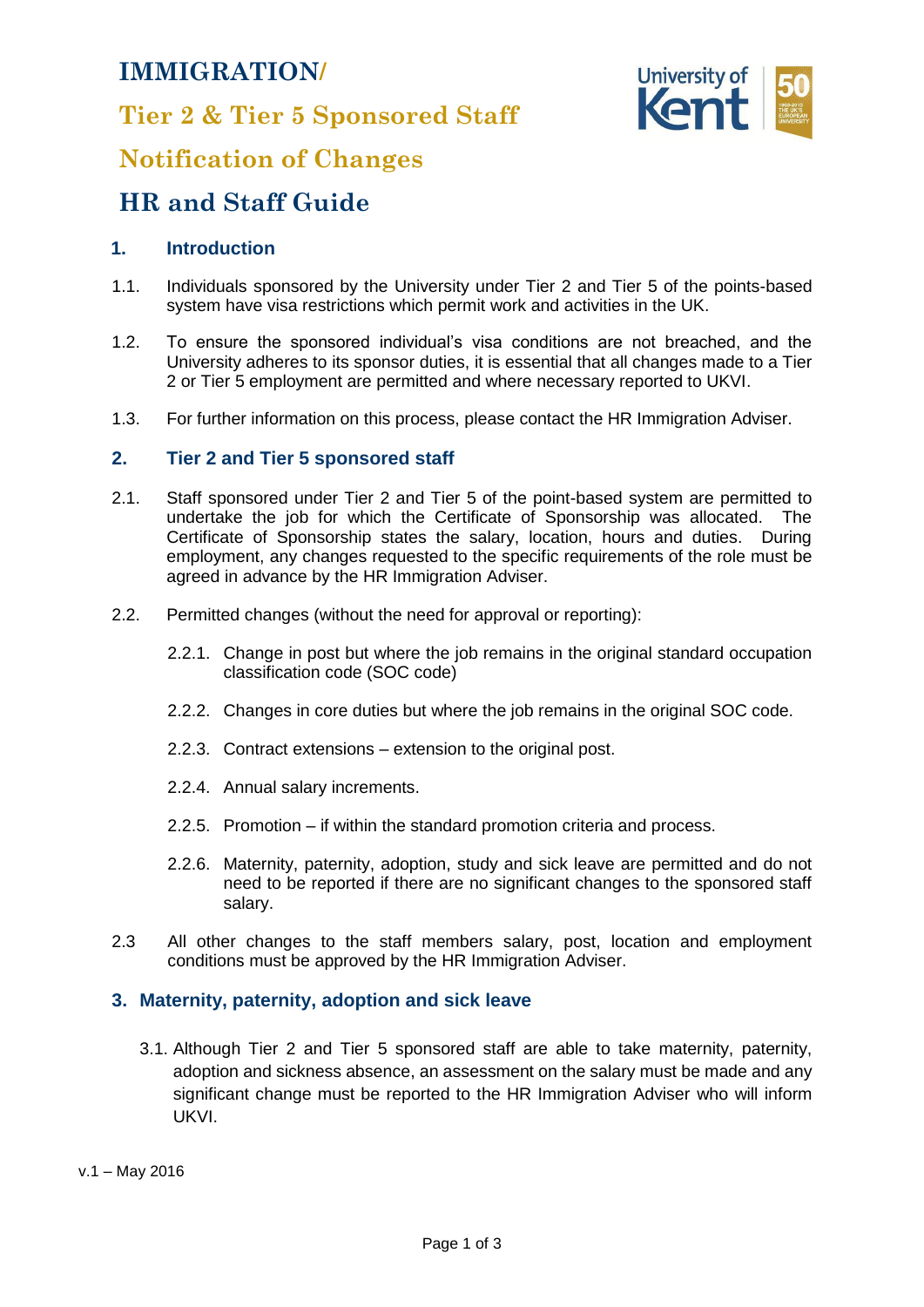## **4. Academic study leave**

- 4.1. Paid Academic/Study Leave may be requested and approved via the University process.
- 4.2. Unpaid Academic/Study Leave may be permitted, however sponsorship may have to stop and the cooling off period is applicable (see below)

### **5. Unpaid leave**

- 5.1. If sponsored staff wish to take more than 4 weeks unpaid leave, sponsorship will stop and must be reported to UKVI.
- 5.2. Once sponsorship has stopped, the University is required to undertake a full recruitment process and appoint the most suitable candidate if re-engagement is required. Please see the recruitment procedures and refer to the appropriate Resourcing Adviser for further guidance.
- 5.3. Where sponsorship has stopped due to Academic/Study Leave, the resident labour market test is not applicable.
- 5.4. If a staff member is sponsored under Tier 2 and sponsorship has stopped or expired, they must wait 12 months before applying again under any Tier 2 category.

#### **6. End of employment**

- 6.1. When employment ceases for Tier 2 and Tier 5 sponsored staff, the University is required to report to UKVI that sponsorship has ended.
- 6.2. Where employment ends due to the expiry of a fixed term contract and the leaving date is stated in the original Certificate of Sponsorship, the University is not required to report that sponsorship has stopped.
- 6.3. Where employment ends due to retirement, resignation or dismissal, the HR Immigration Adviser must be informed in advance of the proposed contract end date.
- 6.4. The HR Immigration Adviser received regular reports from the HR database confirming all leavers with restricted right to work. The HR Immigration Adviser will review and report sponsored staff where necessary.

## **7. Reporting duties**

- 7.1. We are required to report, within 10 working days, if:
	- the staff member fails to start work when expected
	- the staff member has 10 days of consecutive unauthorised absence
	- If the contract is terminated earlier than expected, i.e. resignation
	- If we stop sponsoring the staff member for any other reason